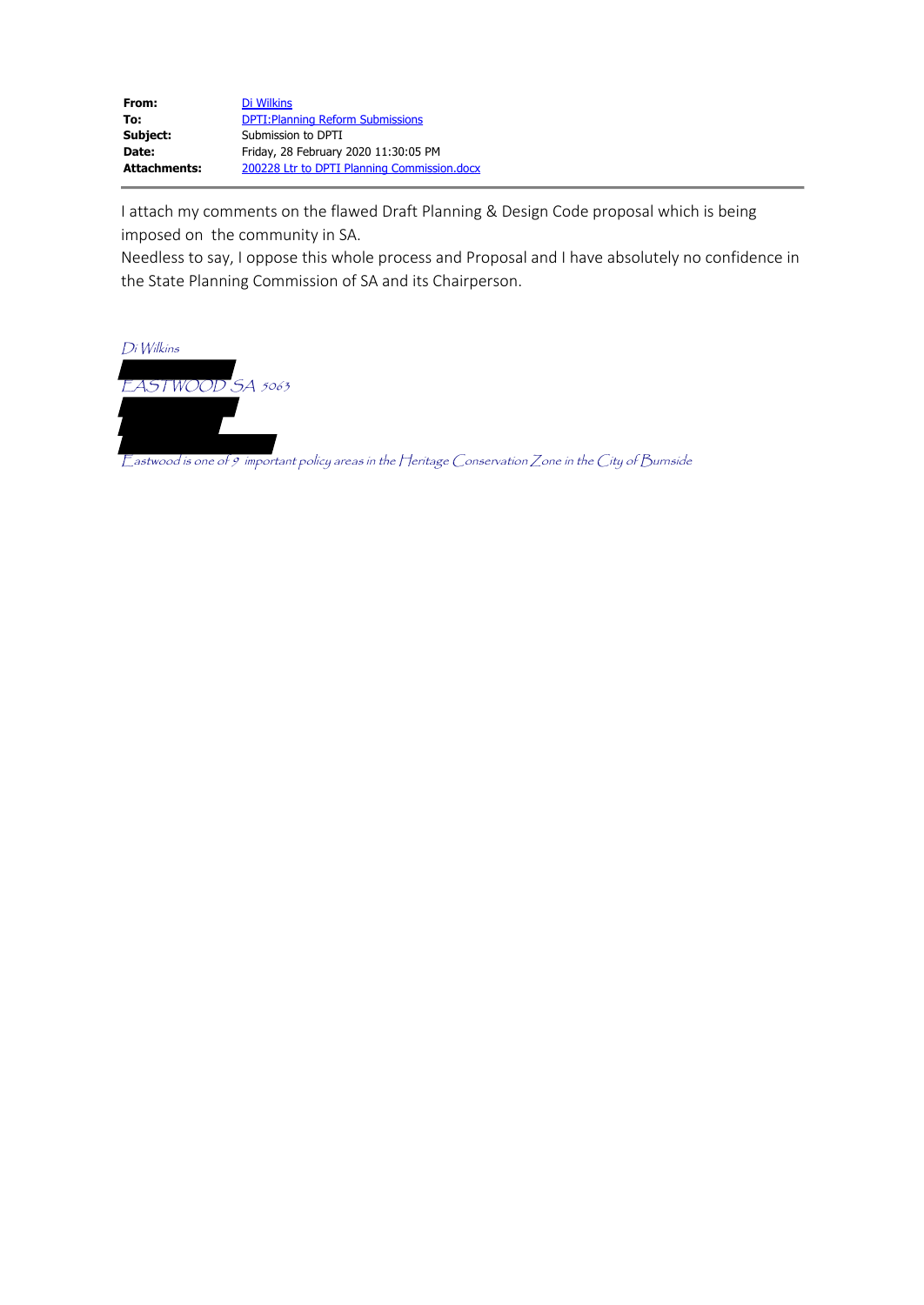# **State Planning Commission**

### By email: DPTI.PlanningReformSubmissions@sa.gov.au

## **SUBMISSION ON PLANNING & DESIGN CODE - PHASE 3 (City of Burnside)**

In response to the draft, extremely flawed, Planning and Design Code – Phase 3, which is currently out for 'public consultation', and in response to the proposed changes to our State Planning Laws, I wish to vehemently express my strong objections to a number of issues as summarised below, that will if implemented, adversely affect my immediate neighbourhood in the City of Burnside and other local government areas in South Australia.

This whole proposal 'dumbs down' and aims to 'homogenise' our unique diversity in the historic colonial 1836 designed and settled City of Adelaide. If it succeeds, it will devalue our unique opportunity in the built and natural heritage tourism space in our free settled State of Australia.

### • **General Neighbourhood Zone and Housing Diversity Zone:**

The draft Code places some areas (PRA18, RPA20 & RPA28) of my **Eastwood & Glenunga Ward**, in the General Neighbourhood Zone, and RPA19 in the Housing Diversity Zone. The policy in these new zones is at odds with current zone policy and allows for a greater intensity of development than existing. The current zones focus on preserving character rather than accommodating change and infill and do not envisage a greater range and intensity of development than currently exists. I request that you vehemently move all residential areas to the Suburban Neighbourhood Zone with TNVs to match existing conditions.

#### **All Existing Residential Areas**

- Non-Residential land use: Currently in the City of Burnside's residential areas, shops, offices and educational establishments are non-complying. In the new Code existing residential areas will allow these non-residential uses which will adversely impact traffic, parking, noise, neighbour's amenity and the character of our suburbs. This is unacceptable. All uses which are currently noncomplying in our residential areas (eg. office and shop) should be "restricted development". Alternatively, a new zone should be created purely for residential land use.
- Siting and Setbacks: Under the Code, building setbacks from side and rear boundaries will noticeably decrease, particularly at upper levels. This is unacceptable and will severely impact amenity and privacy. Existing siting, setback and floor area criteria should be maintained throughout all our residential areas.
- Density and Allotment Sizes: The draft Code contains a number of errors and omissions. It is important that **current minimum allotment sizes, heights and frontage widths match existing.**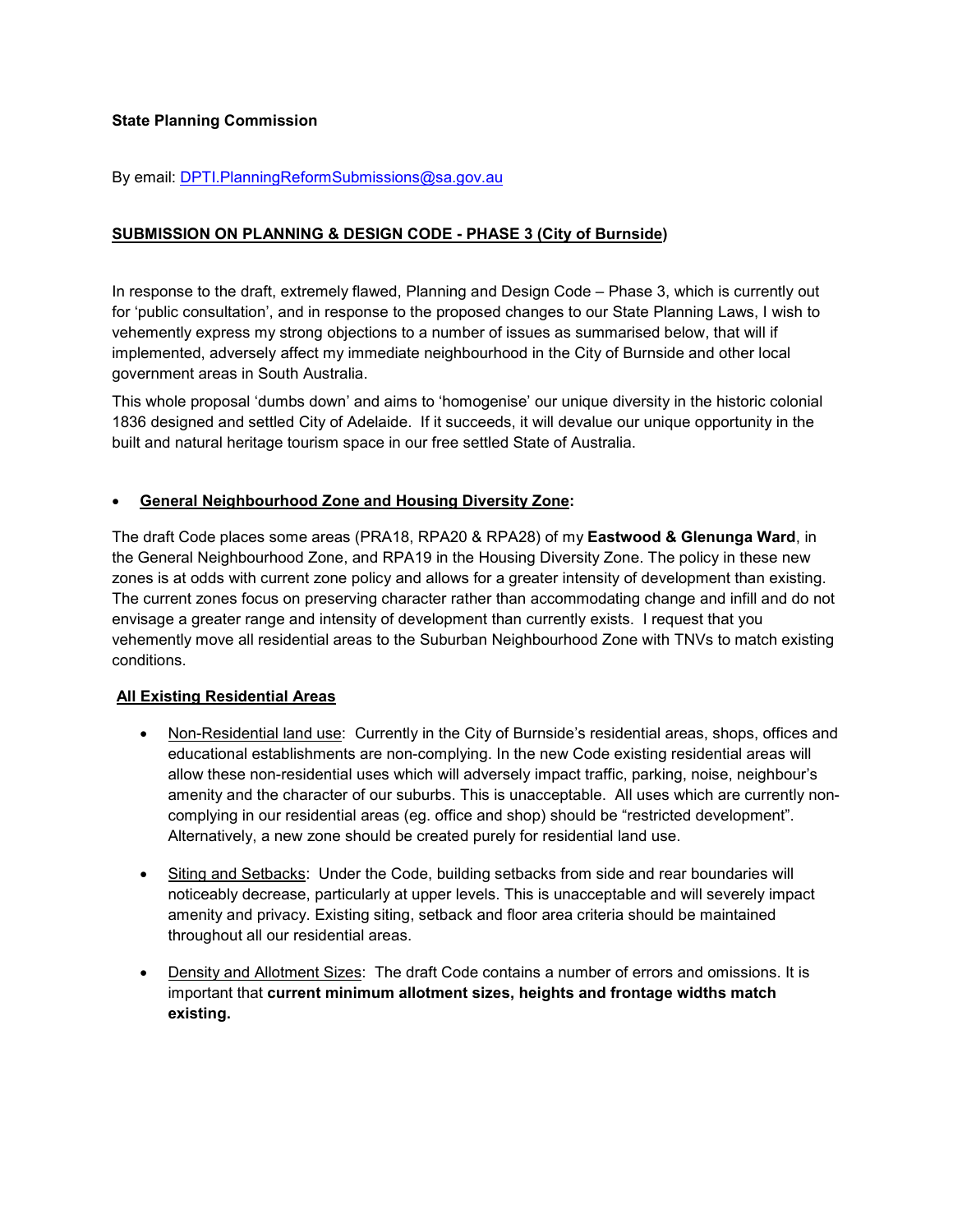## • **Historic Area Overlay**

The **lack of identification of Contributory Items in the Code**, by either a **map or list of addresses**, will create uncertainty and confusion for owners, prospective buyers, neighbours and developers. **Existing protections and identification of the current 1567 Contributory Items should be maintained and further character buildings added to these Zones.** I and my neighbours value the 'connected community' created in our historic neighbourhood of Eastwood by our 1880 pioneers and the builders, Wark and Hogg. It is treasured and valued by all. Extra protection needs to include **strict Demolition Control over these historic built legacies from our early pioneers**, which collectively contribute to the historic and architectural character of our neighbourhoods.

The City of Burnside has 9 Policy Areas which comprise our Historic Conservation Zones (HCZ's) in our City. In September 2004, the City of Burnside developed our Historic Conservation Zone no 2 PAR with extensive research conducted and recorded by MacDougall & Vines, Heritage Consultants, with public forums, consultations, Council workshops and public hearings with residents in our community, before this Heritage PAR was subsequently adopted by Council in 2006.

## • **Commercial Centres**

The Code places large scale centres in the same zone as small local shops, allowing large scale development and more intensive land uses throughout all these areas. **This is totally inappropriate**. A hierarchy of centres should be maintained. Additional zone(s) are needed to cater for the lower intensity local centres, particularly in older established areas.

## • **Public Notification**

The Code should reflect the City of Burnside's current Development Plan policy with respect to the notification of neighbours and the public. The Code should **include notification for all development that increases development intensity, including additional dwellings on the site, two storey development, earthworks where new dwelling is located 600mm above ground level, and change of use from residential to non-residential.** All residents want to know what is proposed to be built next door or in their street and neighbourhood. Former Minister Rau's plan was always to reduce the **local community having a say in the type, style and size of development that was being proposed in their Council Ward. Just look at the current 'bunker'/ house being built on Prescott Tce which is totally incompatible with the historic neighbourhood of Rose Park & vehemently opposed by neighbours, but approved by the majority of independent members of the Council Assessment Panel.** 

**Since May 2006, the then Minister Holloway reduced the number of Council members on the Development Assessment Panel, from all 13 Elected Members (EM) to only 3, 3 independent members and a specialist independent Chair person , a total of 7 members.** 

**The number of EM's on the current Council Assessment Panel (CAP) has been reduced to only one local EM's voice for residents. Residents feel very strongly, that the CAP has devalued the voice of local residents in favour of developers, planners and architects in many DAP & CAP development decisions in subsequent years. This has been a planned & politically deliberate reduction in the voice of the local community in development decisions in our local neighbourhoods.**